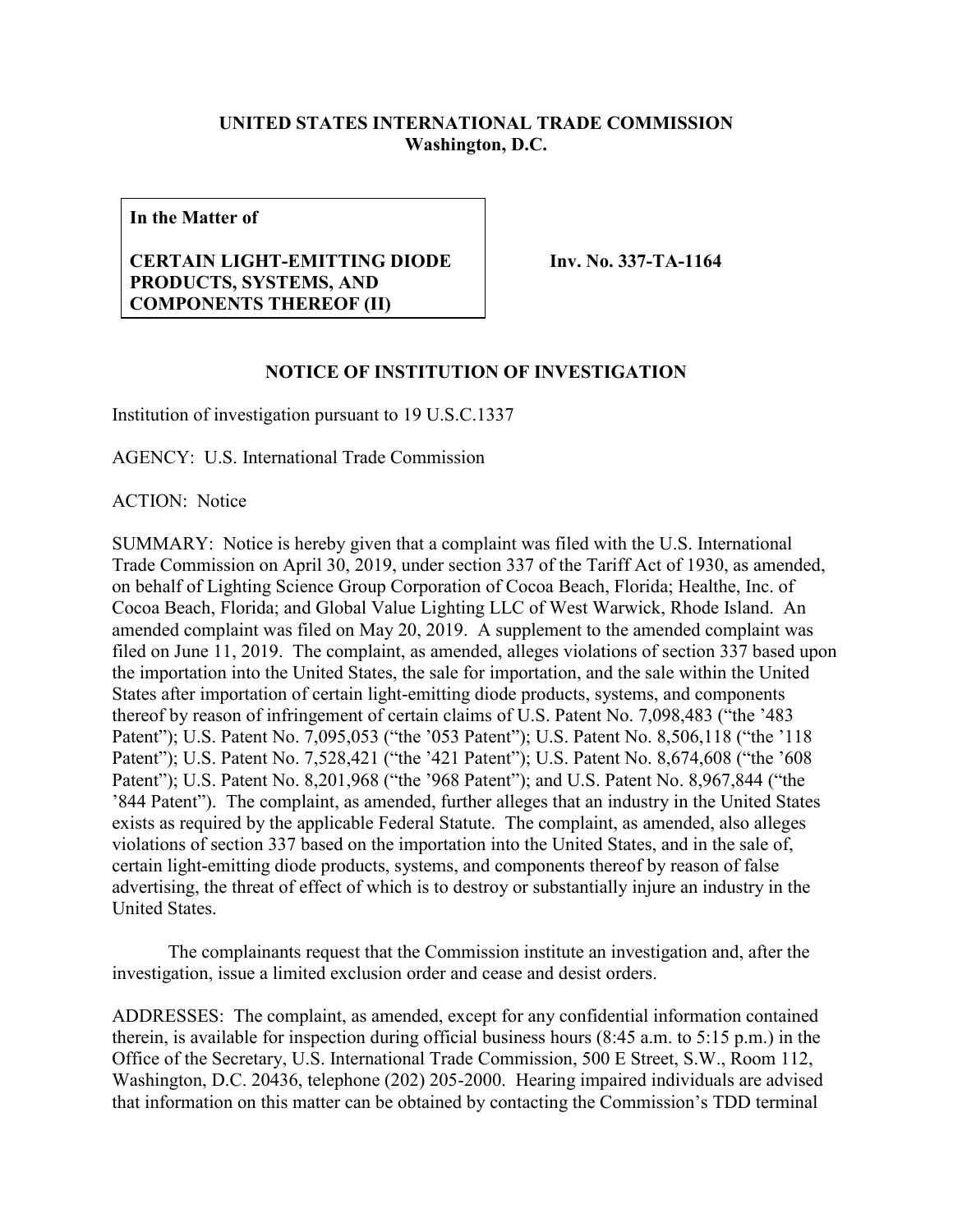on (202) 205-1810. Persons with mobility impairments who will need special assistance in gaining access to the Commission should contact the Office of the Secretary at (202) 205-2000. General information concerning the Commission may also be obtained by accessing its internet server at [https://www.usitc.gov.](https://www.usitc.gov/) The public record for this investigation may be viewed on the Commission's electronic docket (EDIS) at [https://edis.usitc.gov.](https://edis.usitc.gov/)

FOR FURTHER INFORMATION CONTACT: Pathenia M. Proctor, Office of Unfair Import Investigations, U.S. International Trade Commission, telephone (202) 205-2560.

## SUPPLEMENTARY INFORMATION:

AUTHORITY: The authority for institution of this investigation is contained in section 337 of the Tariff Act of 1930, as amended, 19 U.S.C. 1337, and in section 210.10 of the Commission's Rules of Practice and Procedure, 19 C.F.R. 210.10 (2018).

SCOPE OF INVESTIGATION: Having considered the complaint, as amended, the U.S. International Trade Commission, on June 19, 2019, ORDERED THAT –

(1) Pursuant to section 210.10(a)(6) of the Commission's Rules of Practice and Procedure, 19 C.F.R. 210.10(a)(6), two separate investigations be instituted based on the amended complaint to further efficient adjudication, one of which is instituted by this notice of investigation, and that this decision shall not preclude the presiding Administrative Law Judge from further severing the investigation pursuant to section 210.14(h) of the Commission's Rules of Practice and Procedure, 19 C.F.R. 210.14(h), if appropriate;

(2) Pursuant to subsection (b) of section 337 of the Tariff Act of 1930, as amended, an investigation be instituted to determine:

- (a) whether there is a violation of subsection  $(a)(1)(B)$  of section 337 in the importation into the United States, the sale for importation, or the sale within the United States after importation of certain products identified in paragraph (3) by reason of infringement of one of more of claims 6 and 7 of the '968 patent; and claim 4 of the '844 patent; and whether an industry in the United States exists as required by subsection (a)(2) of section 337;
- (b) whether there is a violation of subsection  $(a)(1)(A)$  of section 337 in the importation into the United States, or in the sale of certain products identified in paragraph (3) by reason of false advertising, the threat or effect of which is to destroy or substantially injure an industry in the United States;

(3) Pursuant to section 210.10(b)(1) of the Commission's Rules of Practice and Procedure, 19 C.F.R. 210.10(b)(1), the plain language description of the accused products or category of accused products, which defines the scope of the investigation, is "(1) LED downlights; and (2) LED luminaires";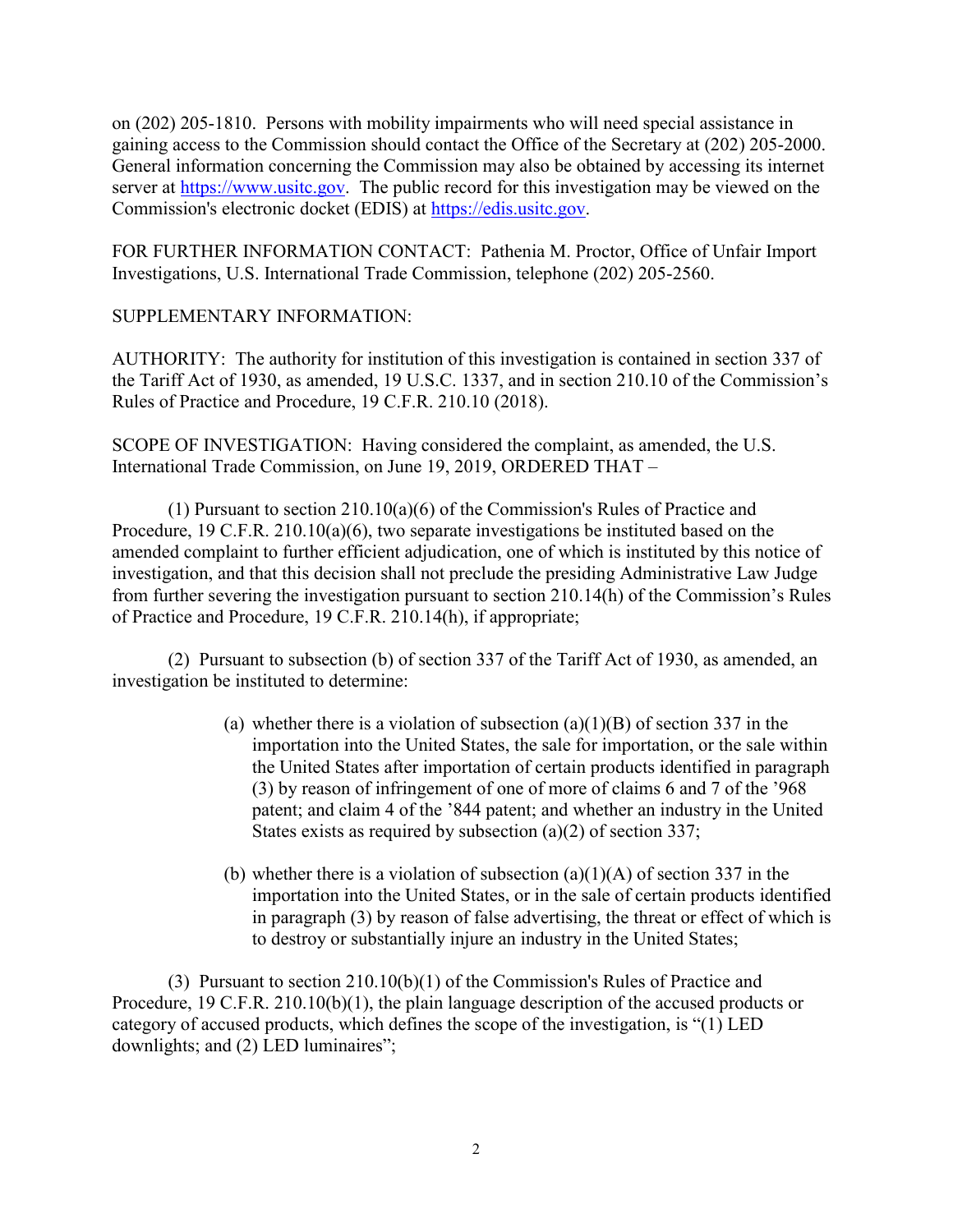(4) For the purpose of the investigation so instituted, the following are hereby named as parties upon which this notice of investigation shall be served:

(a) The complainants are:

Lighting Science Group Corporation 801 N. Atlantic Avenue Cocoa Beach, FL 32931

Healthe, Inc. 801 N. Atlantic Avenue Cocoa Beach, FL 32931

Global Value Lighting, LLC 1350 Division Road Suite 204 West Warwick, RI 02893

(b) The respondents are the following entities alleged to be in violation of section 337, and are the parties upon which the amended complaint is to be served:

> Signify N.V. (f/k/a Philips Lighting N.V.) High Tech Campus 45 5656 AE Eindhoven, Netherlands

Signify North America Corporation (f/k/a Philips Lighting North America Corporation) 200 Franklin Square Drive Somerset, New Jersey 08873

General Electric Company 41 Farnsworth Street Boston, Massachusetts 02210

Consumer Lighting (U.S.), LLC (d/b/a GE Lighting, LLC) 1975 Noble Road Cleveland, Ohio 44112

Acuity Brands, Inc. 1170 Peachtree Street N.E., Suite 2300 Atlanta, Georgia 30309

Acuity Brands Lighting, Inc. One Lithonia Way, Suite 2300 Conyers, Georgia 30012